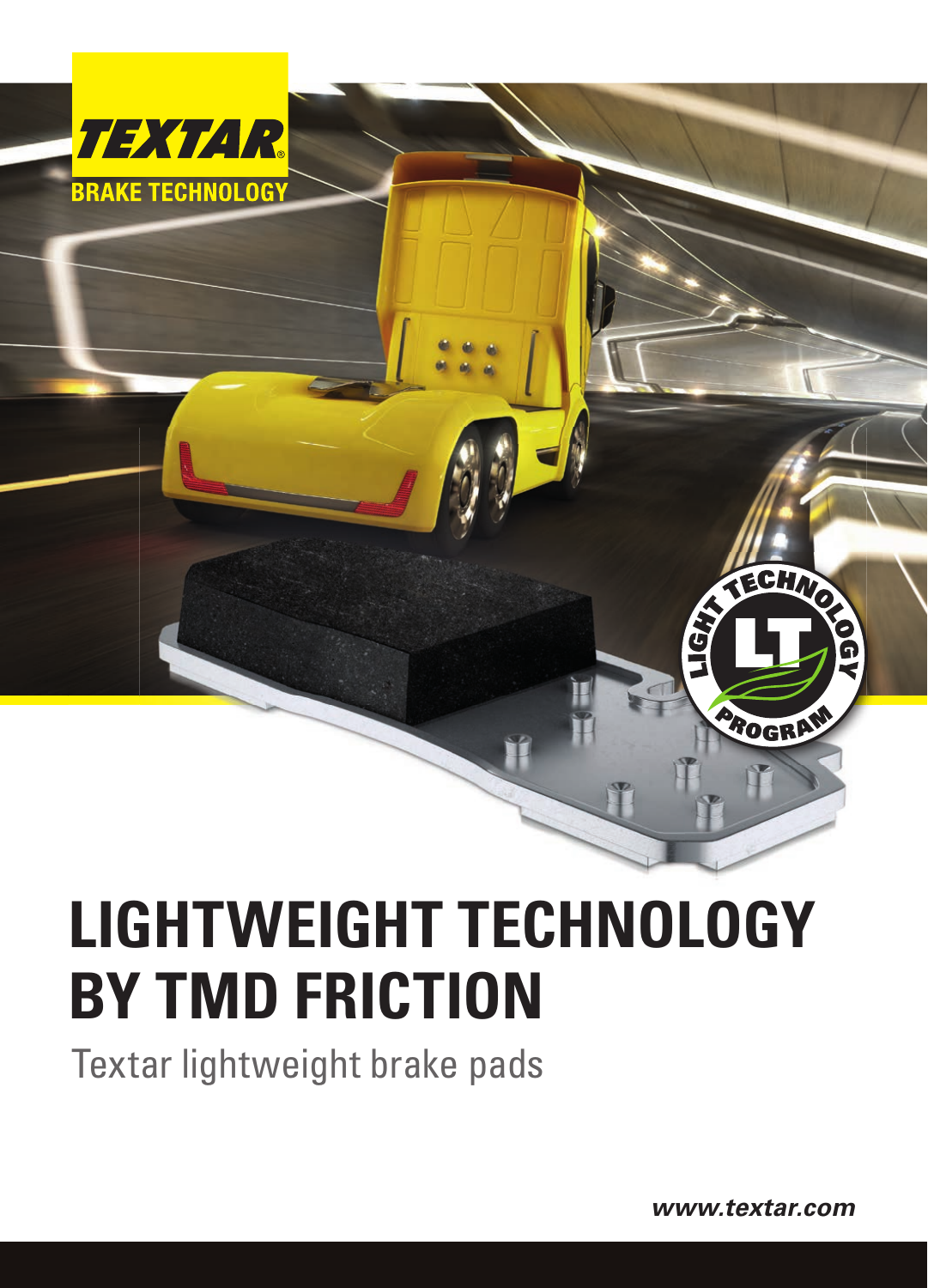INNOVATION. PERFORMANCE. SAFETY. YESTERDAY. TODAY. **TOMORROW.**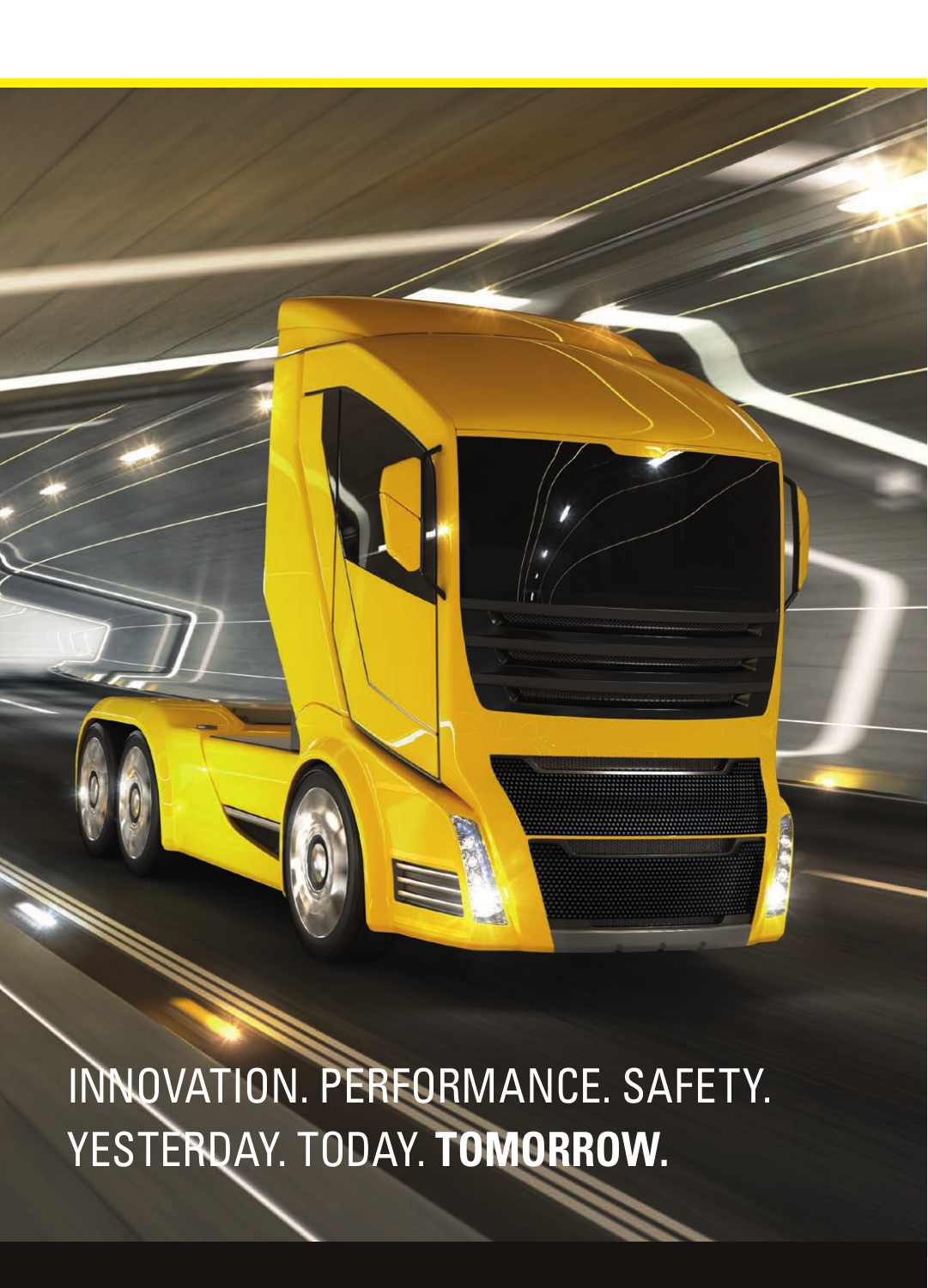## **SYSTEM REVOLUTION IN CV FRICTION TECHNOLOGY**

#### **Textar sets the trend: Weight-reducing, cost-saving, environmentally protective**

Whether in the OE sector or in the aftermarket – a high percentage of commercial vehicles worldwide are fitted with Textar brake friction, TMD Friction's premium brand. This success is based on our range of products perfectly tailored to the different vehicles and brakes and our strong focus on research and development.

As the first aftermarket brand, Textar is now presenting another innovation – lightweight brake pads for commercial vehicles developed in the "TMD Friction **Lightweight Technology**" program.

#### **Heavy arguments for lightweight design**

The challenge of heavy goods trucks in motion is the mass that needs to be accelerated, and stopped again as quickly as possible in an emergency. This results in high fuel consumption and excessive wear of the brake pads.



Any reduction in weight saves costs and, at the same time, protects the environment. However, a brake pad is a relatively small component and, consequently, offers little room to achieve this technically.

Nevertheless, our engineers have succeeded in reducing the weight **without changing the pad geometry** and **without impairing the efficiency** of the brake pads. Therefore, the standard pads used up to now can be replaced with the innovative lightweight brake pads from Textar without difficulty.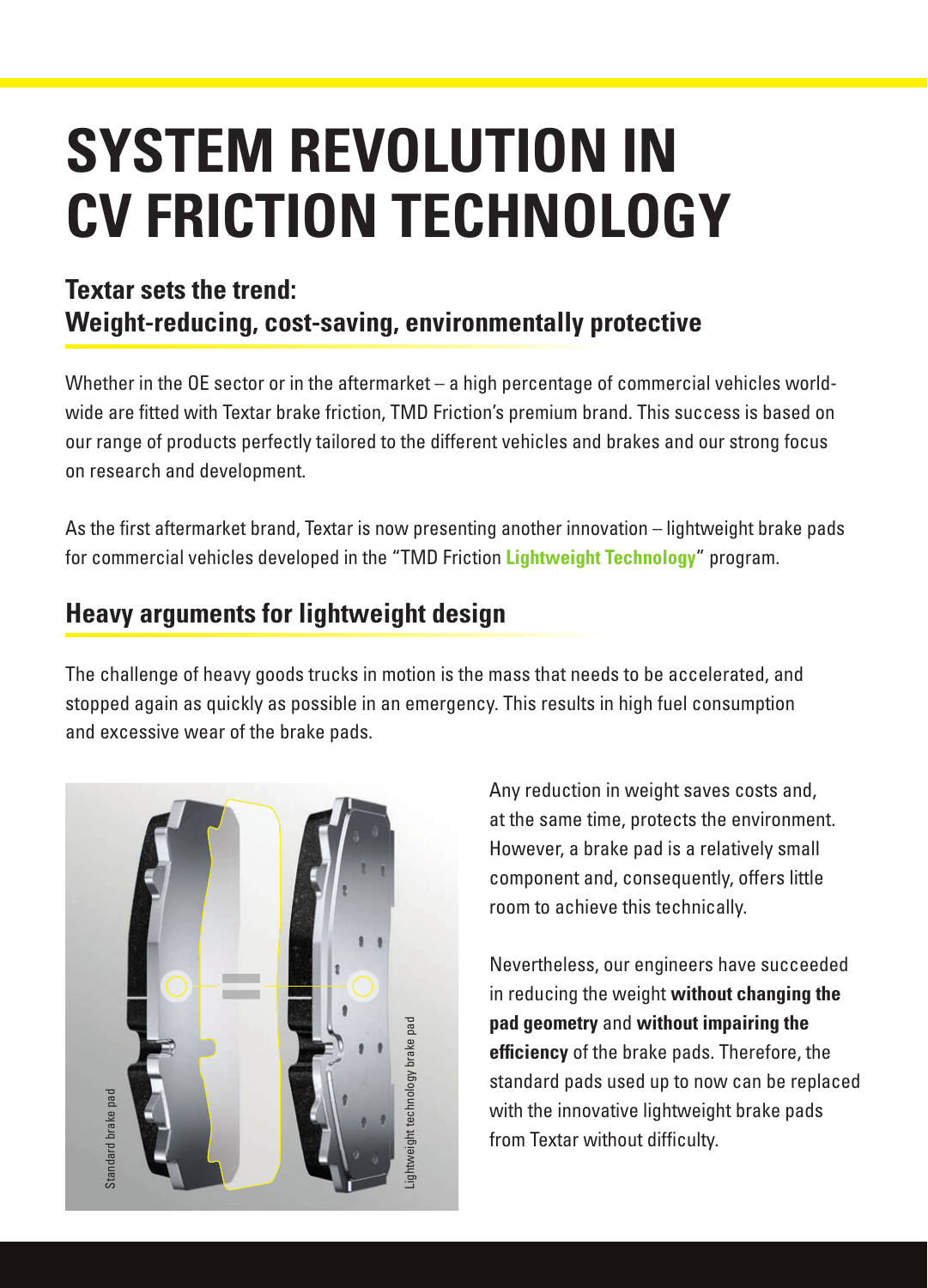

#### **Saving made easy**

This innovation is based on a thinner and, thus, lighter backing plate for commercial vehicles, manufactured in the "TMD Friction **Lightweight Technology**" program. The slimness of the backing plate is compensated for by an underlayer which has a lower specific weight than steel, while durability and load-bearing capacity of the plate remain the same. Wear on the brake/axle system is minimised due to the reduced weight.

On a 6-axle truck/trailer combination, up to 7.5 kg in weight can be saved, fuel consumption and CO2 emissions are reduced as a result. Alternatively increased revenue can be generated by additional loading. This pays off for the forwarding agent.

**Our Lightweight Technology calculator shows the savings potential**  for your fleet: www.textar.com



#### **Product launch**

The new lightweight pads for single-piston disc brakes will initially be available for Wabco brakes, sizes 17", 19" and 22". Please visit our website for further information on the Textar product range: www.textar.com

### **No change in geometry. No change in geometry.**  Fit and discover the benefits.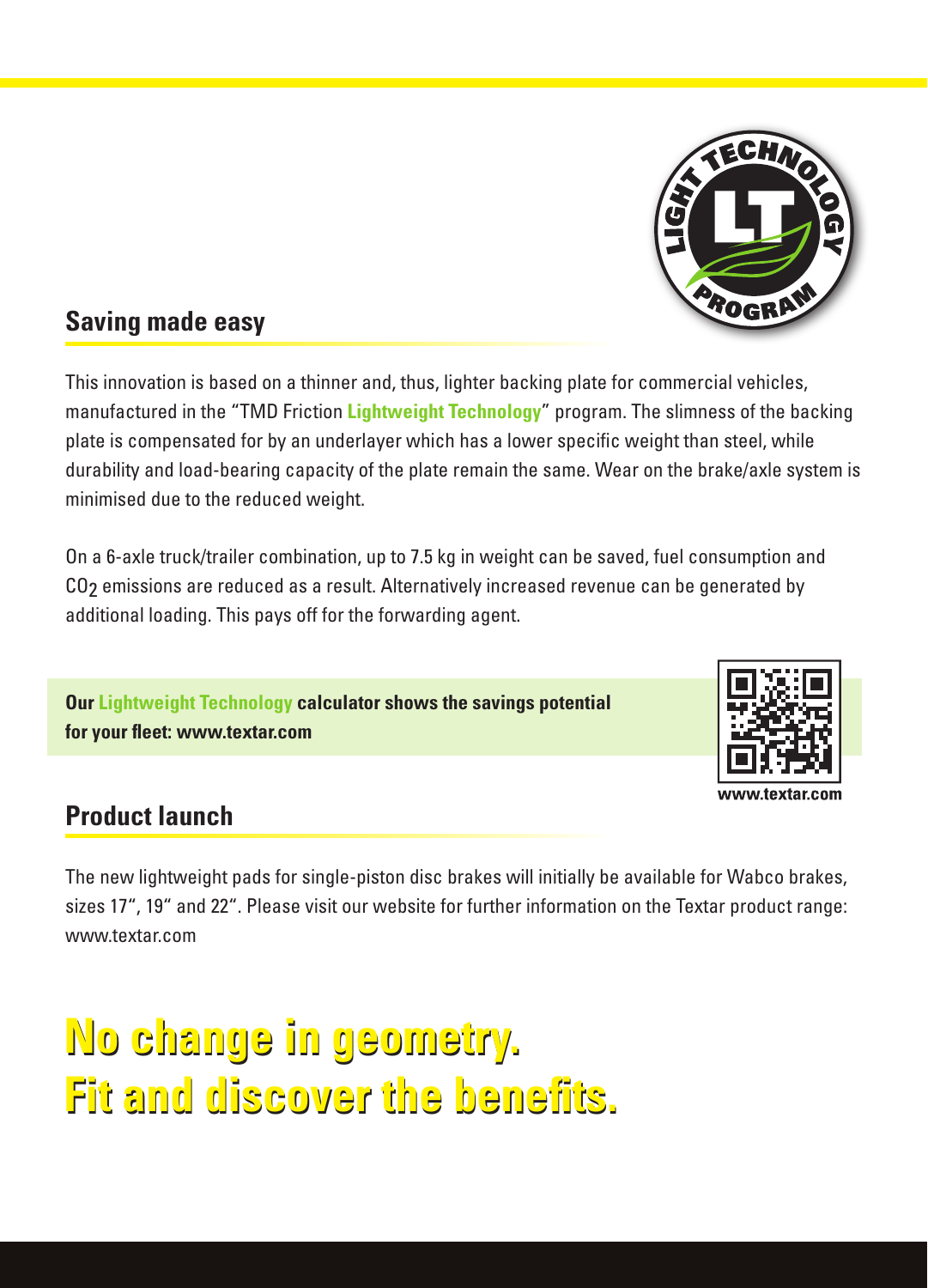

Application-specific friction material, unchanged dimensions

Underlayer compensates thinner backing plate

Weight-optimised backing plate

H

**Watch the animation on our website: www.textar.com**